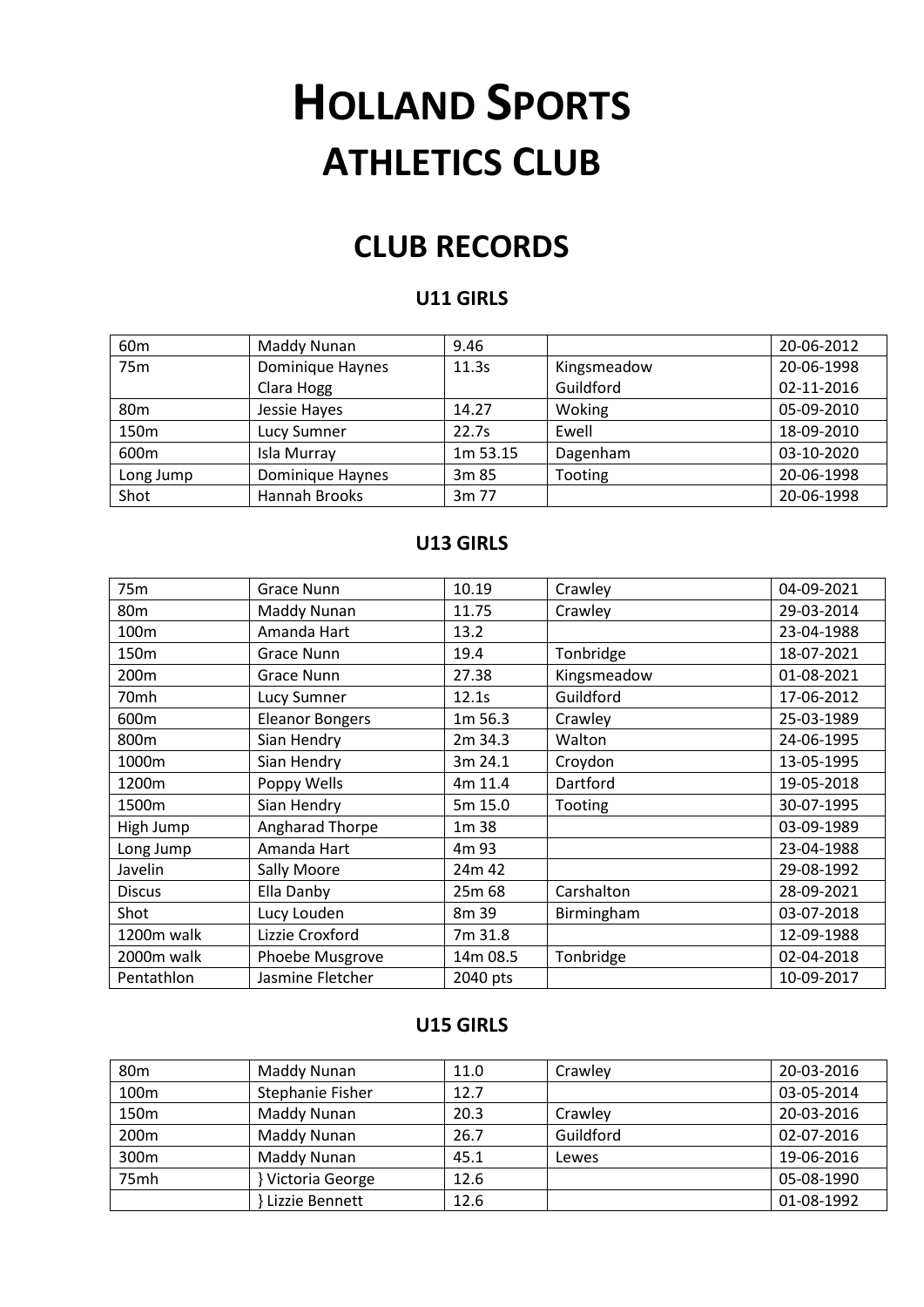| 600m          | <b>Emily Adams</b>   | 1m 45.9          |                    | 24-03-1990 |
|---------------|----------------------|------------------|--------------------|------------|
| 800m          | Sara Stodart         | 2m 26.9          |                    | 17-06-1999 |
| 1000m         | Sara Stodart         | 3m 19.9          |                    | 24-03-1990 |
| 1500m         | Sara Stodart         | 5m 00.9          |                    | 22-09-1990 |
| High Jump     | <b>Claire Sterry</b> | 1m <sub>52</sub> |                    | 09-09-1995 |
| Long Jump     | Maddy Nunan          | 5m 01            | Lee Valley         | 26-06-2016 |
| Triple Jump   | Natasha Browning     | 9m <sub>22</sub> | Eton               | 01-03-2020 |
| Javelin       | Sally Moore          | 28m 68           |                    | 04-06-1994 |
| <b>Discus</b> | Phoebe Musgrove      | 23.15            | <b>Tooting Bec</b> | 29-10-2019 |
| Shot          | Victoria George      | 9m 11            |                    | 08-1990    |
| Hammer        | Stephanie Fisher     | 22m 21           | Croydon            | 05-07-2014 |
| 1600 Walk     | Lizzie Croxford      | 9m 54.6          |                    | 09-07-1989 |
| Pentathlon    | Millie Henson        | 2463 pts         | Carshalton         | 08-09-2019 |

# **U17 WOMEN**

| 80 <sub>m</sub>  | Maddy Nunan      | 10.47     | Crawley            | 25-03-2017    |
|------------------|------------------|-----------|--------------------|---------------|
| 100 <sub>m</sub> | Maddy Nunan      | 12.8      | Erith              | 27-05-2018    |
| 150m             | Maddy Nunan      | 20.07     | Crawley            | 15-03-2017    |
| 200m             | Maddy Nunan      | 26.37     | Carshalton         | 08-09-2018    |
| 300m             | Bea Maynard      | 43.5      | Erith              | 27-05-2018    |
| 400m             | Stephanie Fisher | 62.1      | <b>Hastings</b>    | 20-08-2016    |
| 600m             | Iola Draper      | 1m 48.5   |                    | 20-04-1992    |
| 800m             | Sara Stodart     | 2m 20.6   |                    | 04-07-1992    |
| 1500m            | Sara Stodart     | 4m 50.2   |                    | 16-05-1992    |
| 3000m            | Sara Stodart     | 10m 49.5  |                    | 02-05-1992    |
| 80mh             | Lucy Sumner      | 12.7      | Carshalton         | 25-07-2015    |
| 100mh            | Lucy Sumner      | 16.58     | <b>Tooting Bec</b> | 30-06-2016    |
| 300mh            | Stephanie Fisher | 45.2      | <b>Bromley</b>     | 17-07-2016    |
| 400mh            | Stephanie Fisher | 67.0      | Crawley            | 22-05-2016    |
| High Jump        | Lucy Sumner      | 1m 64     | Crawley            | 25-06-2017    |
| Long Jump        | Maddy Nunan      | 5m 29     | Lewes              | 16-06-2018    |
| Triple Jump      | Hannah Griffin   | 10m 81    | Crawley            | 08-07-2018    |
| Pole Vault       | Hannah Griffin   | 2m 75     | Lee Valley         | 06-05-1995    |
| Javelin          | Sally Moore      | 27m 18    |                    | 07-08-2021    |
| <b>Discus</b>    | Pheobe Musgrove  | 28m 66    | Guildford          | 23-05-1992    |
| Shot             | Vicki George     | 8m 58     |                    | 26-07-2015    |
| Hammer           | Stephanie Fisher | 26m 11    | Dartford           | 27-05-2015    |
| Pentathlon       | Stephanie Fisher | 2375 pts  | Crawley            | 09/10-09-2017 |
| Heptathlon       | Maddy Nunan      | 3,705 pts | Carshalton         |               |

# **U20 WOMEN**

| 100 <sub>m</sub> | Cheryl Southam         | 13.5      |            | 07-08-1993 |
|------------------|------------------------|-----------|------------|------------|
| 200m             | Leanne Kavanagh        | 28.3      | Canterbury | 03-09-2011 |
| 400m             | Leanne Kavanagh        | 61.4      | Bracknell  | 20-08-2011 |
| 800m             | Sara Stodart           | $2m$ 22.3 |            | 24-07-1993 |
| 1500m            | <b>Eleanor Bongers</b> | 4m 57.7   |            | 16-07-1994 |
| 3000m            | <b>Eleanor Bongers</b> | 10m 13.8  |            | 16-07-1994 |
| 100mh            | Georgina Tatton        | 18.3      | Horsham    | 09-06-2012 |
| 400mh            | Georgina Hobbins       | 75.3      |            | 12-05-1993 |
| High Jump        | Georgina Hobbins       | 1m 45     |            | 12-05-1993 |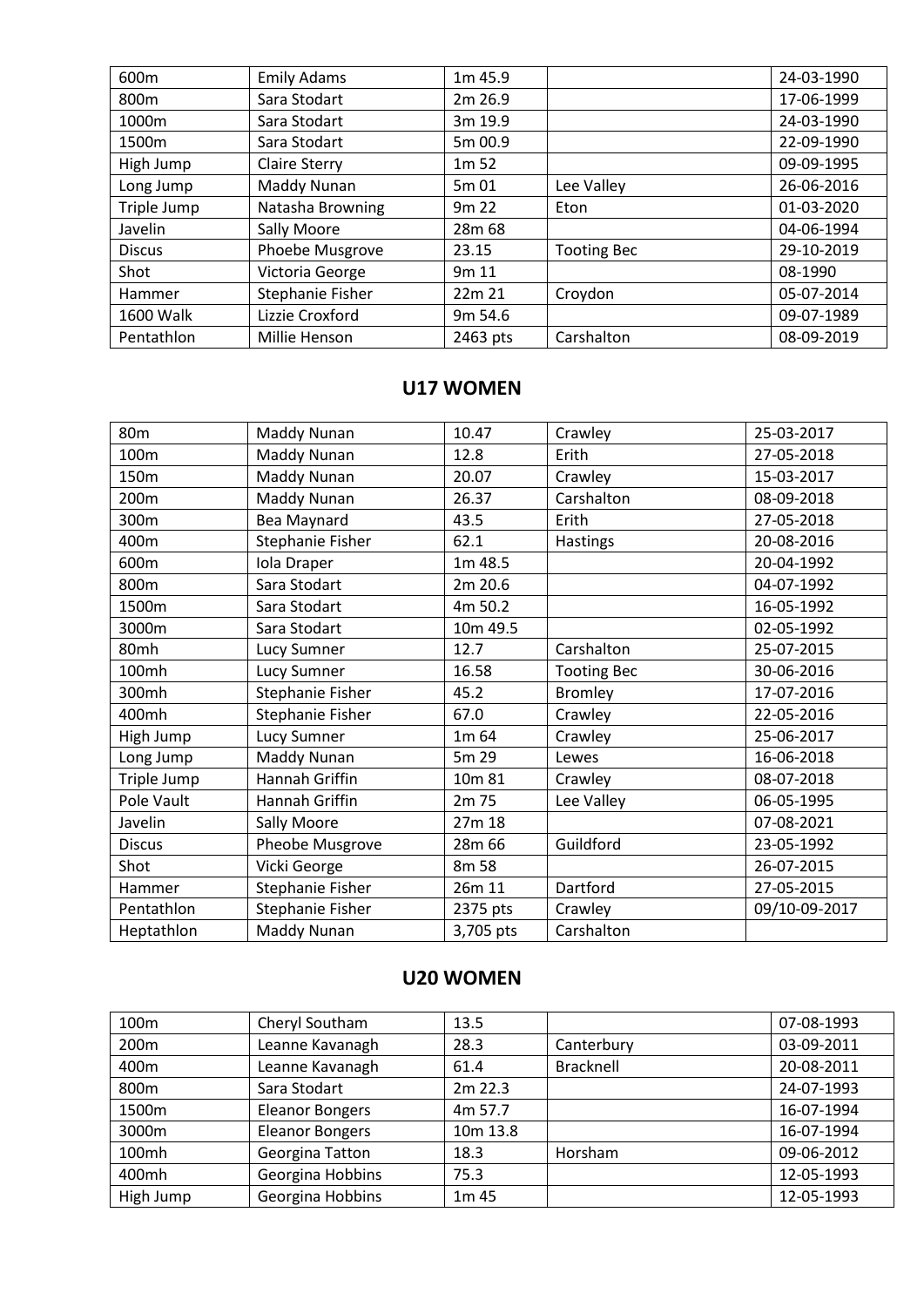| Long Jump     | Karen Webb     | 4m 67              |             | 06-09-1992 |
|---------------|----------------|--------------------|-------------|------------|
| Triple Jump   | Karen Webb     | 9 <sub>m</sub> 86  |             | 23-05-1993 |
| Shot          | Zoe King       | 6 <sub>m</sub> 97  | Sutton      | 10-08-2013 |
| <b>Discus</b> | Zoe King       | 20 <sub>m</sub> 23 | Sutton      | 10-08-2013 |
| Javelin       | Karen Webb     | 23m 14             |             | 13-08-1994 |
| Hammer        | Karen Webb     | 10 <sub>m</sub>    |             | 30-09-1992 |
| Pole Vault    | Hannah Griffin | 2.80               | Kingsmeadow | 31-09-2019 |

# **SENIOR WOMEN**

| 100m          | Julie Moore           | 13.4               |            | 18-07-1992 |
|---------------|-----------------------|--------------------|------------|------------|
| 200m          | Julie Moore           | 27.9               |            | 23-05-1993 |
| 400m          | Hazel Imeson          | 67.7               |            | 28-04-1990 |
| 800m          | Hazel Imeson          | 2m 26.3            |            | 18-08-1990 |
| 1500m         | Maggie Statham        | 4m 53.0            |            | 29-08-1993 |
| 3000m         | Maggie Statham        | 10m 04.7           |            | 24-07-1993 |
| 5000m         | Maggie Statham        | 17m 13.4           |            | 17-07-1993 |
| 10000m        | Maggie Statham        | 35m 44.0           |            | 18-07-1993 |
| 2000m s/c     | Georgina Tatton (U17) | 8m 19.9            | Eastbourne | 13-07-2013 |
| 100mh         | Julie Moore           | 17.0               |            | 01-06-1991 |
| 400mh         | Julie Moore           | 75.7               |            | 23-05-1992 |
| High Jump     | Julie Moore           | 1m 45              |            | 01-08-1992 |
| Long Jump     | Gaynor Thurbin        | 3m 80              | Horsham    | 09-06-2012 |
| Javelin       | Julie Moore           | 42m 44             |            | 16-05-1992 |
| <b>Discus</b> | Julie Moore           | 29m 26             |            | 16-07-1994 |
| Shot          | Julie Moore           | 10 <sub>m</sub> 69 |            | 25-04-1992 |
| Hammer        | Angharad Thorpe       | 18m 28             |            | 15-09-1991 |

# **U11 BOYS**

| 60 <sub>m</sub> | <b>Harry Hardisty</b> | 9.0       | Crawley         | 24-04-2011 |
|-----------------|-----------------------|-----------|-----------------|------------|
| 75 <sub>m</sub> | Josh Watson/Hugo      | 11.1      | Croydon         | 24-07-2011 |
|                 | Fowler                |           |                 |            |
| 80 <sub>m</sub> | Hugo Fowler           | 12.72     | Woking          | 04-09-2011 |
| 150m            | Devon Mooney          | 21.8      | Woodcote School | 09-07-2017 |
|                 | Joseph Hunt           |           |                 | 09-07-2017 |
| 600m            | Joseph Hunt           | $1m$ 47.1 | Woodcote School | 09-07-2017 |
| Long Jump       | Troy Lee-Edmunds      | 3m 96     | Crawley         | 20-06-2012 |
| Shot            | Zak Gilkes            | 4m 50     |                 | 27-08-2007 |

#### **U13 BOYS**

| 75m              | Will Harris         | 10.57    | Crawley      | 30-08-2010 |
|------------------|---------------------|----------|--------------|------------|
| 100 <sub>m</sub> | Aaron Houlton       | 13.1     | Coulsdon     | 09-07-2017 |
| 150 <sub>m</sub> | Will Harris         | 20.89    | Crawley      | 30-08-2010 |
| 200 <sub>m</sub> | Aaron Houlton       | 26.3     | Coulsdon     | 09-07-2017 |
| 300m             | <b>Henry Fisher</b> | 45.3     | Coulsdon     | 08-06-2014 |
| 600m             | <b>Henry Fisher</b> | 1m 51.84 | Crawley      | 29-03-2014 |
| 75m Hurdles      | <b>Henry Fisher</b> | 13.1     | Sutton Arena | 19-07-2014 |
| 80m Hurdles      | <b>Gary Hinton</b>  | 15.2     |              | 09-1993    |
| 800m             | <b>Henry Fisher</b> | 2m 21.81 |              | 27-07-2014 |
| 1000m            | Keith Kemtish       | 3m 18.8  |              | 02-04-1988 |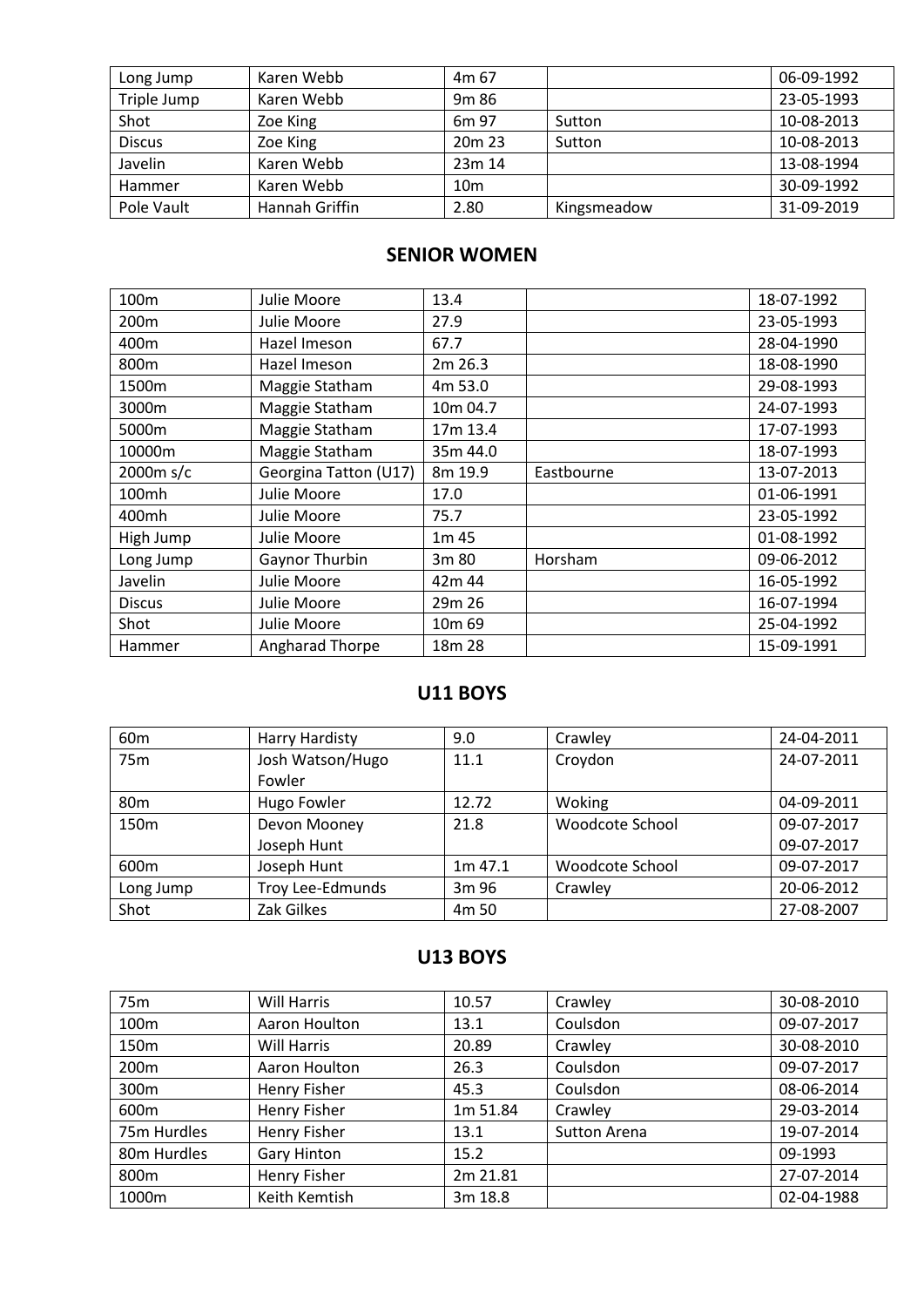| 1500m         | Jacob Hunt           | 4m 46.7           | Coulsdon    | 10-06-2018 |
|---------------|----------------------|-------------------|-------------|------------|
| 1 Mile        | <b>Miles Brown</b>   | 5m 20.9           | Tonbridge   | 04-07-2017 |
| Long Jump     | <b>Robert Draper</b> | 4m 69             |             | 06-09-1992 |
| High Jump     | Ocean Schwartz       | 1 <sub>m</sub> 50 | Walton      | 20-06-2010 |
| Javelin       | <b>Ben Sumner</b>    | 29m 40            | Coulsdon    | 10-07-2016 |
| Shot          | Charlie Smith        | 9 <sub>m</sub> 03 | Kingsmeadow | 31-07-2011 |
| <b>Discus</b> | Oscar Cotton         | 25m 25            |             | 17-08-2008 |
| Pentathlon    | <b>Henry Fisher</b>  | 1555 pts          |             | 13-09-2014 |

# **U15 BOYS**

| 100m          | Aaron Houlton        | 12.11    | <b>Battersea</b> | 8-05-2019     |
|---------------|----------------------|----------|------------------|---------------|
| 200m          | <b>Richard Hanks</b> | 23.9     |                  | 20-05-1990    |
| 80m Hurdles   | Josh Watson          | 11.53    | Kingsmeadow      | 13-06-2015    |
| 300m          | Ocean Schwartz       | 38.86    | Kingsmeadow      | 12/13-05-2012 |
| 400m          | Melvyn Baldery       | 56.7     |                  | 13-05-1993    |
| 600m          | Sam Long             | 1m 36.55 | <b>Bromley</b>   | 11-04-2021    |
| 800m          | Sam Long             | 2m 5.94  | Kingsmeadow      | 21-08-2021    |
| 1000m         | Simon White          | 3m 4.8   |                  | 24-03-1990    |
| 1500m         | Mark Bannon          | 4m 22.9  |                  | 21-06-1987    |
| Mile          | Nicholas Ramsden     | 4m 58.0  |                  | 17-07-1988    |
| 3000m         | Joseph Hunt          | 9m 51.64 | Kingsmeadow      | 01-08-2021    |
| High Jump     | Ocean Schwartz       | 1m 74    |                  | 01-04-2012    |
| Long Jump     | Ocean Schwartz       | 5m 77    |                  | 01-04-2012    |
| Triple Jump   | Ocean Schwartz       | 11m 17   | Walton           | 24-06-2012    |
| Javelin       | Jack Bannister       | 35m 38   | Horsham          | 25-06-1995    |
| Shot          | Charlie Smith        | 11m 26   | Sutton           | 04-05-2013    |
| <b>Discus</b> | Sean Hobbs           | 27m 28   |                  | 30-09-1992    |
| Hammer        | Sean Hobbs           | 31m 08   |                  | 19-07-1992    |
| Pentathlon    | Josh Watson          | 2371 pts | Sutton           | 12-09-2015    |

# **U17 MEN**

| 100 <sub>m</sub> | Connel Binnie          | 11.7     |                                | 05-07-2009 |
|------------------|------------------------|----------|--------------------------------|------------|
| 200m             | <b>Richard Hanks</b>   | 23.6     |                                | 12-05-1991 |
| 300m             | Ocean Schwartz         | 37.40    | Crawley                        | 29-03-2014 |
| 100mh            | Tom Rady               | 15.56    | <b>Surrey Champs Octathlon</b> | 11-09-2010 |
| 110mh            | Simon White            | 20.3     |                                | 15-08-1992 |
| 300mH            | Harry Fisher           | 45.26    | Crawley                        | 25-03-2017 |
| 400mh            | Jason Crame            | 62.3     |                                | 23-09-1989 |
| 400m             | Ocean Schwartz         | 51.11    | Woking                         | 06-08-2014 |
| 600m             | James Staton           | 1m 43.36 | Crawley                        | 25-03-2017 |
| 800m             | Harry Fisher           | 2m 06.2  | Croydon                        | 23-07-2017 |
| 1000m            | Simon White            | 2m 55.0  |                                | 24-03-1991 |
| 1500m            | Daniel Winfield        | 4m 14.6  |                                | 05-07-1987 |
| 1500m SC         | Harry Fisher           | 5m 01.89 | Ashford                        | 10-06-2017 |
| 2000m SC         | <b>Matt Domingues</b>  | 6m 59.9  | Hastings                       | 15-04-2017 |
| 3000m            | <b>Robert Spedding</b> | 9m 22.0  |                                | 23-04-1989 |
| 3000m SC         | Harry Fisher           | 11m 20.6 | Horsham                        | 21-05-2017 |
| High Jump        | Ocean Schwartz         | 2m 01    | Woking                         | 31-08-2014 |
| Long Jump        | Ocean Schwartz         | 6m 22    |                                | 13-09-2014 |
| Triple Jump      | Matt George            | 11m 91   |                                | 03-07-1993 |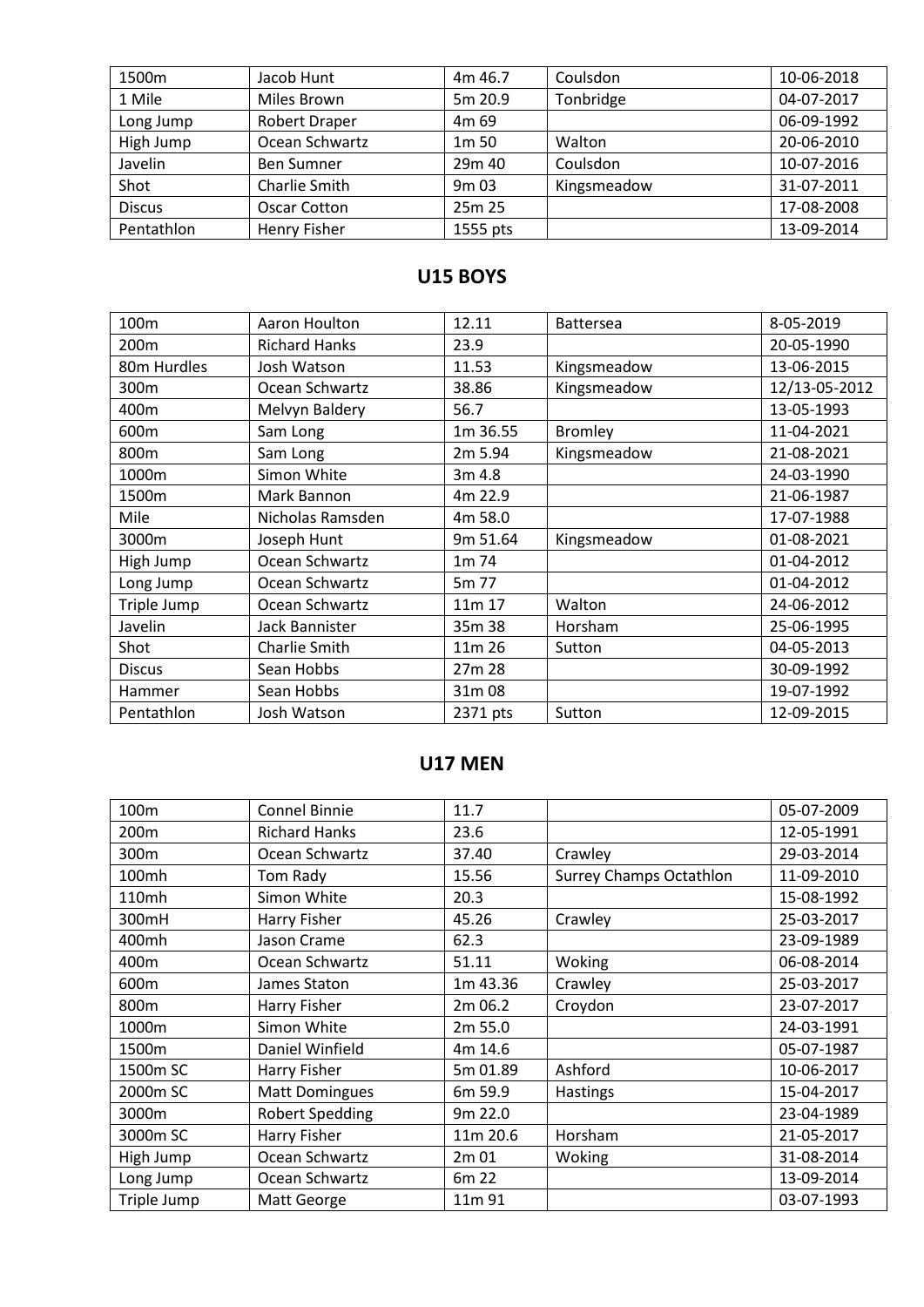| Javelin       | Simon White            | 40 <sub>m</sub> 40 |             | 10-08-1992 |
|---------------|------------------------|--------------------|-------------|------------|
| Shot (5kg)    | <b>Fergus Donnelly</b> | 12m 26             | Medway Park | 18-04-2015 |
| <b>Discus</b> | Josh Coakes            | 27m 98             | Kingsmeadow | 01-06-2013 |
| Hammer        | Sean Hobbs             | 34m 24             |             | 16-05-1993 |
| Pentathlon    | Jason Crame            | 2857 pts           |             | 16-09-1990 |
| Octathlon     | Ocean Schwartz         | 4016 pts           |             | 08-09-2013 |

# **U20 MEN**

| 80 <sub>m</sub>      | James Vancliff         | 9.63       | Crawley     | 25-03-2017  |
|----------------------|------------------------|------------|-------------|-------------|
| 100m                 | Ocean Schwartz         | 11.14      | Kingsmeadow | 23-05-2015  |
| 150m                 | James Vancliff         | 17.04      | Crawley     | 25-03-2017  |
| 200m                 | James Vancliff         | 22.9       | Wimbledon   | 5-06-2018   |
| 300m                 | James Vancliff         | 36.91      | Crawley     | 25-03-2017  |
| 400m                 | Ocean Schwartz         | 50.16      | Kingsmeadow | 23-05-2015  |
| 110mh<br>106.7h      | Jason Crame            | 16.7       |             | 23-05-1992  |
| 99.9h                | Jason Crame            | 16.3       |             | 18-08-1991  |
| 400mh                | Jason Crame            | 60.2       |             | 07-07-1991  |
| 800m                 | Paul Haywood           | 2m 01.4    |             | 10-08-1994  |
|                      | Luke Caldwell          | 2m 1.0     |             | 07-06-2008* |
| 1500m                | Josh Knight            | 4m 12.58   | Kingston    | 14-05-2016  |
| 1 Mile               | Josh Knight            | 4m 48.60   | Wimbledon   | 12-04-2015  |
| 3000m                | Paul Haywood           | 9m 03.1    |             | 01-05-1993  |
| 2000m SC             | Josh Knight            | 7m 04.6    | Medway Park | 18-04-2015  |
| 3000m SC             | Paul Haywood           | 10m 04.0   |             | 07-05-1994  |
| 5000m                | Paul Haywood           | 15m 53.2   |             | 08-05-1993  |
| 10,000m              | Paul Haywood           | 33m 54.7   |             | 11-08-1993  |
| High Jump            | Ocean Schwartz         | 1m 95      | Lee Valley  | 18-01-2015  |
| Long Jump            | <b>Edward Clark</b>    | 6m 39      |             | 03-05-1992  |
| Triple Jump          | <b>Edward Clark</b>    | 13m 28     |             | 09-03-1992  |
| Pole Vault           | Simon White            | 2m 80      |             | 08-05-1993  |
| Javelin              | Ocean Schwartz         | 45m 46     | Medway Park | 18-04-2015  |
| 6.00kg<br>Shot       | Jason Crame            | 10m 59     |             | 16-05-1992  |
| 7.26kg               | <b>Fergus Donnelly</b> | 10m 54     | Kingsmeadow | 16-04-2016  |
| <b>Discus</b><br>2kg | Philip Thorpe          | 24m 90     |             | 01-08-1992  |
| 1.75kg               | <b>Mark Andrews</b>    | 26m 75     |             | 25-08-2008  |
| Hammer 7.26          | <b>Philip Thorpe</b>   | 21m 38     |             | 31-07-1993  |
| 6.00kg               | <b>Philip Thorpe</b>   | 21m 32     |             | 01-05-1993  |
| Pentathlon           | <b>Edward Clark</b>    | 2706pts    |             | 16-05-1992  |
| Decathlon            | James Vancliff         | 3,3383 pts | Carshalton  | 8/9-09-2019 |

*\* DMV runner competing in HS/RSB/.DMV Combined Team*

# **SENIOR MEN**

| 80 <sub>m</sub>  | Mark Andrews        | 10.15 | Crawley | 21-03-2015 |
|------------------|---------------------|-------|---------|------------|
| 100m             | <b>Edward Clark</b> | 11.3  |         | 14-08-1993 |
| 150m             | Mark Andrews        | 19.13 | Crawley | 21-03-2015 |
| 200 <sub>m</sub> | <b>Edward Clark</b> | 23.0  |         | 14-08-1993 |
| 300m             | Mark Andrews        | 40.09 | Crawley | 25-03-2017 |
| 400m             | <b>Edward Clark</b> | 52.8  |         | 01-05-1993 |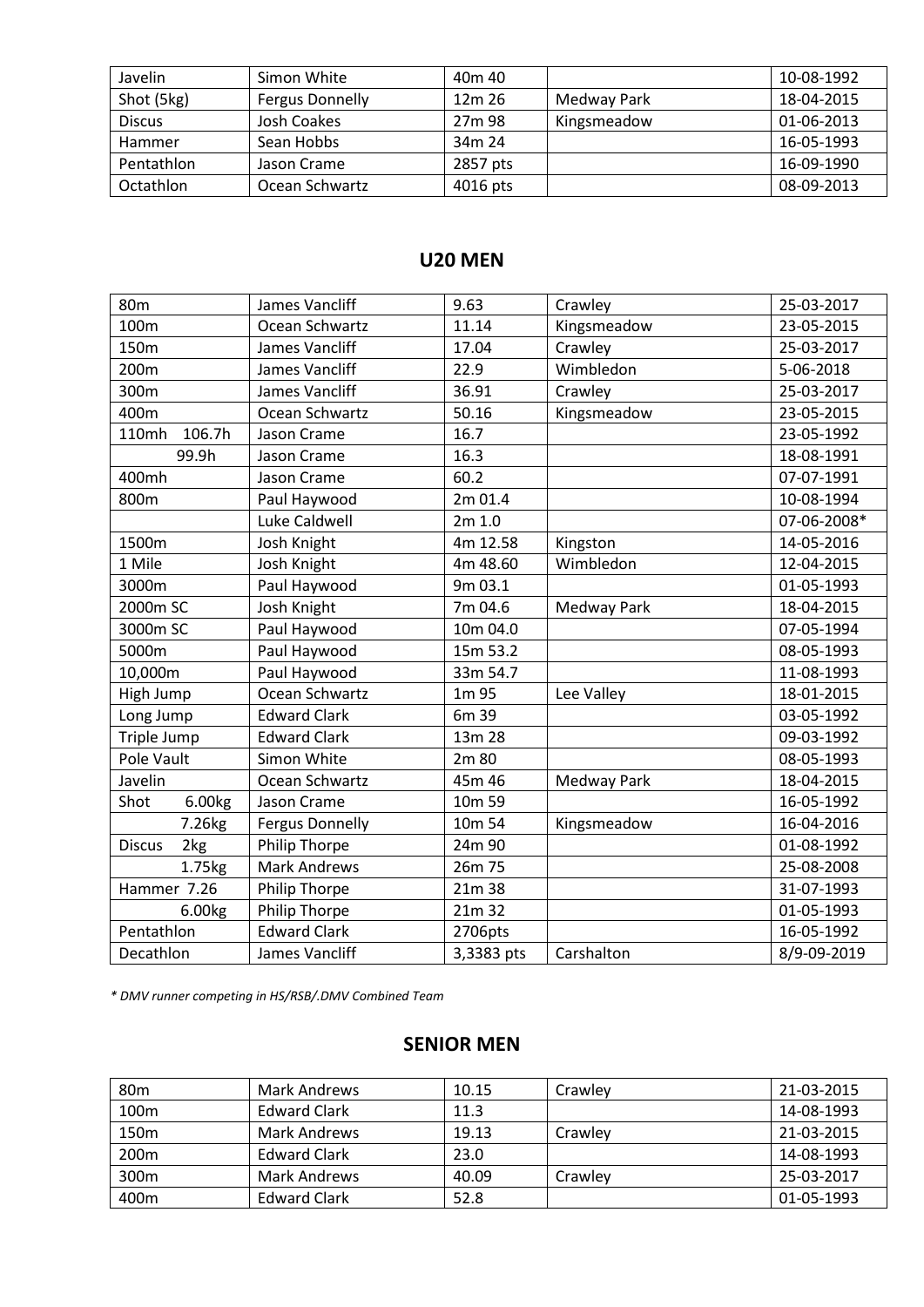| 110mh         | Tom Rady            | 16.5      | Crawley            | 19-05-2013  |
|---------------|---------------------|-----------|--------------------|-------------|
| 200mh         | <b>Mark Andrews</b> | 27.92     | Heiloo (NED)       | 27-06-2015  |
| 300mh         | Tom Rady            | 43.44     | Crawley            | 29-03-2014  |
| 400mh         | Tom Rady            | 60.4      | Kingsmeadow        | 12-08-2015  |
| 800m          | Rob Spedding        | 2m 05.0   |                    | 03-08-2002  |
| 1500m         | Rob Spedding        | 4m 23.4   |                    | 04-05-2002  |
| 2000mSC       | <b>Mark Andrews</b> | 9m 01.3   | Carshalton         | 10-08-2013  |
| 3000m         | <b>Steve Bishop</b> | 9m 18.8   |                    | 21-08-1994  |
| 3000m SC      | Matt Morgan         | 10m 28.5  |                    | 07-07-2007  |
| 5000m         | Josh Knight         | 15m 34.0  | Catford            | 28-11-2019  |
| 10000m        | Steve Bishop        | 34m 05.0  |                    | 05-08-1992  |
| High Jump     | <b>Mark Andrews</b> | 1m 84     | Crawley            | 19-05-2013  |
| Long Jump     | <b>Edward Clark</b> | 6m 57     |                    | 01-05-1993  |
| Triple Jump   | Mark Andrews        | 13m 14    | Hastings           | 19-08-2017  |
| Pole Vault    | Tom Rady            | 3m 30     | Sutton             | 08-09-2013  |
| Javelin       | <b>Edward Clark</b> | 42m 88    |                    | 31-07-1993  |
| <b>Discus</b> | <b>Mark Andrews</b> | 34m 38    | Tooting            | 18-07-2018  |
| Shot          | Jason Crame         | 10m 24    |                    | 08-05-1993  |
| Hammer        | <b>Mark Andrews</b> | 25m 92    | St Mary's Richmond | 30-09-2018  |
|               | Andy Briggs         | 31m 76    |                    | 07-06-2008* |
| Pentathlon    | <b>Mark Andrews</b> | 2,275 pts | Thurrock           | 02-05-2016  |
| Decathlon     | <b>Edward Clark</b> | 5,195 pts |                    | 01/02-05-   |
|               |                     |           |                    | 1993        |

*\* Redhill & Surrey Beagles athlete competing in HS & RSB Combined Team*

#### **RELAYS**

| 4 x 100 U13 Girls                                   | Rachel Doust, Georgina Hobbins,      | 58.3    | Aldershot   | 20-08-1988 |
|-----------------------------------------------------|--------------------------------------|---------|-------------|------------|
|                                                     | Claire Liston, Nadine Evans          |         |             |            |
| 4 x 100 U15 Girls                                   | Megan Pirie, Ava Ware, Ruby          | 55.3    | Guildford   | 07-08-2021 |
|                                                     | Masson, Honey Chalmers               |         |             |            |
| 4 x 100 U17 Girls                                   | Lorraine Badcock, S Stratton, Sally  | 58.4    | Wimbledon   | 06-05-1995 |
| Moore, Karen Evans                                  |                                      |         |             |            |
| 4 x 100 Women<br>Cheryl Southam, Julie Moore, Vicki |                                      | 53.0    |             | 20-07-1991 |
| George, Claire Liston                               |                                      |         |             |            |
| 4 x 400 U17                                         | Vicki Davison, Iola                  | 4.23.0  | St Albans   | 18-07-1992 |
| Women                                               | Draper, Sara Stodart, Ellie Bongers  |         |             |            |
| 4x 200 U13 Boys                                     | Paul Finley, Harry Fisher, Charlie   | 2.3.6   | Kingsmeadow | 18-05-2014 |
|                                                     | Richards, Hugo Fowler.               |         |             |            |
| 4 x200 U15 Boys                                     | Charlie Smith, JoshCarr, Jack Baart, | 1.48.7  | Walton      | 24-06-2012 |
|                                                     | <b>Will Harris</b>                   |         |             |            |
| 4 x 300 U15 Boys                                    | Sam Long, Joseph Hunt, Jacob Hunt,   | 2:44.58 | LCrawley    | 04-09-2021 |
|                                                     | Sam Fothergill                       |         |             |            |
| 4x 300 U15 Girls                                    | Millie Henson, Charlotte Hosp, Erin  | 3.13.8  | Tooting     | 20-07-2019 |
|                                                     | Taylor-Benson, Poppy \Wells          |         |             |            |
| 4 x 100 U13 Boys                                    |                                      | 59.6    |             | 23-05-1993 |
| 4 x 100 U15 Boys                                    | Jonathan Winter, Nigel Fouracre,     | 53.3    | Kingsmeadow | 22-07-1990 |
|                                                     | Mark Webb, Lawrence Townsend         |         |             |            |
| 4 x 100 U17 Boys                                    | Josh Coakes, Stephen Hodge, Mark     | 48.1    | Kingsmeadow | 30-06-2013 |
|                                                     | Finley, Ocean Schwartz               |         |             |            |
| 4 x 100 Men                                         | James Vancliff, Ocean Schwartz, Neil | 47.6    | Hastings    | 25-04-2015 |
|                                                     | Lincoln, Mark Andrews                |         |             |            |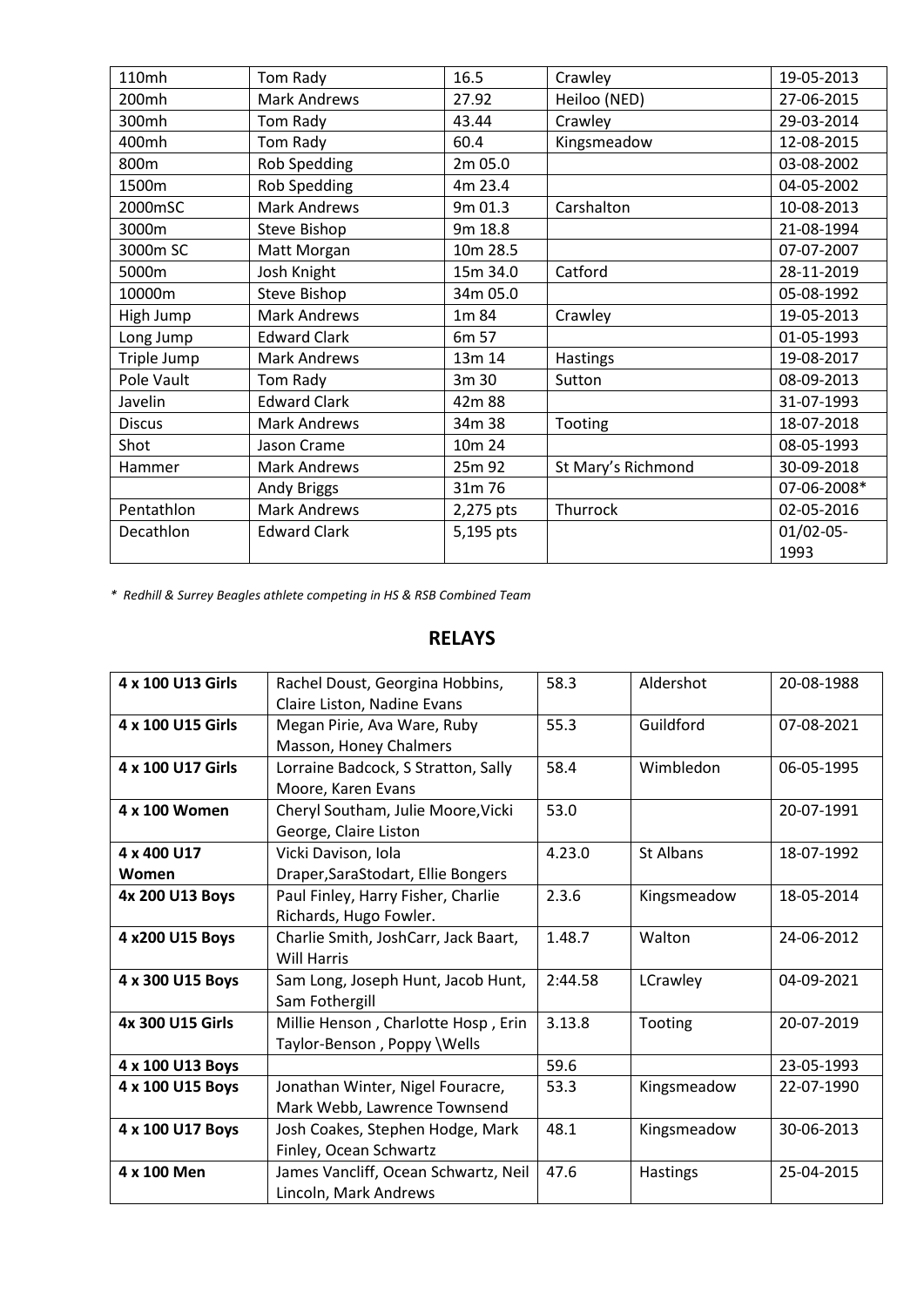| 4 x 200 Men | Tom Rady, James Rady, James<br>Vancliff, Mark Andrews      | 1:38.74 | Battersea Park  | 28-06-2017 |
|-------------|------------------------------------------------------------|---------|-----------------|------------|
| 4 x 400 Men | Jonathan Winter, Jason<br>Crame, Simon White, Edward Clark | 3.50.9  |                 | 11-07-1992 |
|             | Josh Knight, Tom Knight, Ocean<br>Schwartz, Mark Andrews   | 3:50.9  | <b>Hastings</b> | 25-04-2015 |

# **HOLLAND SPORTS ATHLETICS CLUB**

# **CLUB RECORDS - INDOORS**

## **U11 GIRLS**

| 60m | $-11$<br>ovan<br>. JOID C<br>ше | $\sim$ $\sim$<br>u<br>- 35<br>ر. ر | $\sim$ $\sim$<br>NΡ<br>'Wildli' |  |
|-----|---------------------------------|------------------------------------|---------------------------------|--|
|     |                                 |                                    |                                 |  |

#### **U13 GIRLS**

| 60 <sub>m</sub> | Ware<br>Ava                   | 8.74  | Eton   | 01-03-2020 |
|-----------------|-------------------------------|-------|--------|------------|
| Long Jump       | <sup>.</sup> Sumner<br>∟ucv ' | 4m 20 | Sutton | 03-03-2012 |

#### **U15 GIRLS**

| 60 <sub>m</sub>  | Stephanie Fisher | 8.28  | Sutton     | 04-01-2014 |
|------------------|------------------|-------|------------|------------|
| 200 <sub>m</sub> | Stephanie Fisher | 26.79 |            | 02-03-2014 |
| 60mh             | Lucy Sumner      | 10.29 |            | 24-02-2013 |
| Long Jump        | Maddy Nunan      | 4m 11 | Eton       | 03-01-2016 |
| Triple Jump      | Charlotte Hosp   | 8.93  | Lee Valley | 12-01-2020 |

#### **U17 WOMEN**

| 50 <sub>m</sub>  | Stephanie Fisher | 7.2              | Horsham    | 26-02-2015 |
|------------------|------------------|------------------|------------|------------|
| 60 <sub>m</sub>  | Stephanie Fisher | 8.18             | Sheffield  | 28-02-2015 |
| 300m             | Bea Maynard      | 45.34            | Lee Valley | 20-01-2018 |
| 800m             | Stephanie Fisher | 2m 29.62         | Lee Valley | 19-12-2015 |
| 60 <sub>mH</sub> | Stephanie Fisher | 9.65             | Lee Valley | 19-12-2015 |
|                  | Maddy Nunan      |                  | Lee Valley | 16-12-2017 |
| High Jump        | Lucy Sumner      | 1m 45            | Carshalton | 15-02-2015 |
| Long Jump        | Maddy Nunan      | 5m 18            | Carshalton | 17-02-2018 |
| Triple Jump      | Hannah Griffin   | 10m 71           | Carshalton | 18-02-2018 |
| Pole Vault       | Hannah Griffin   | 2m <sub>63</sub> | Carshalton | 24-09-2017 |
| Shot             | Lucy Sumner      | 8m 17            | Eton       | 08-03-2015 |
| Pentathlon       | Stephanie Fisher | 2,703 pts        | Lee Valley | 19-12-2015 |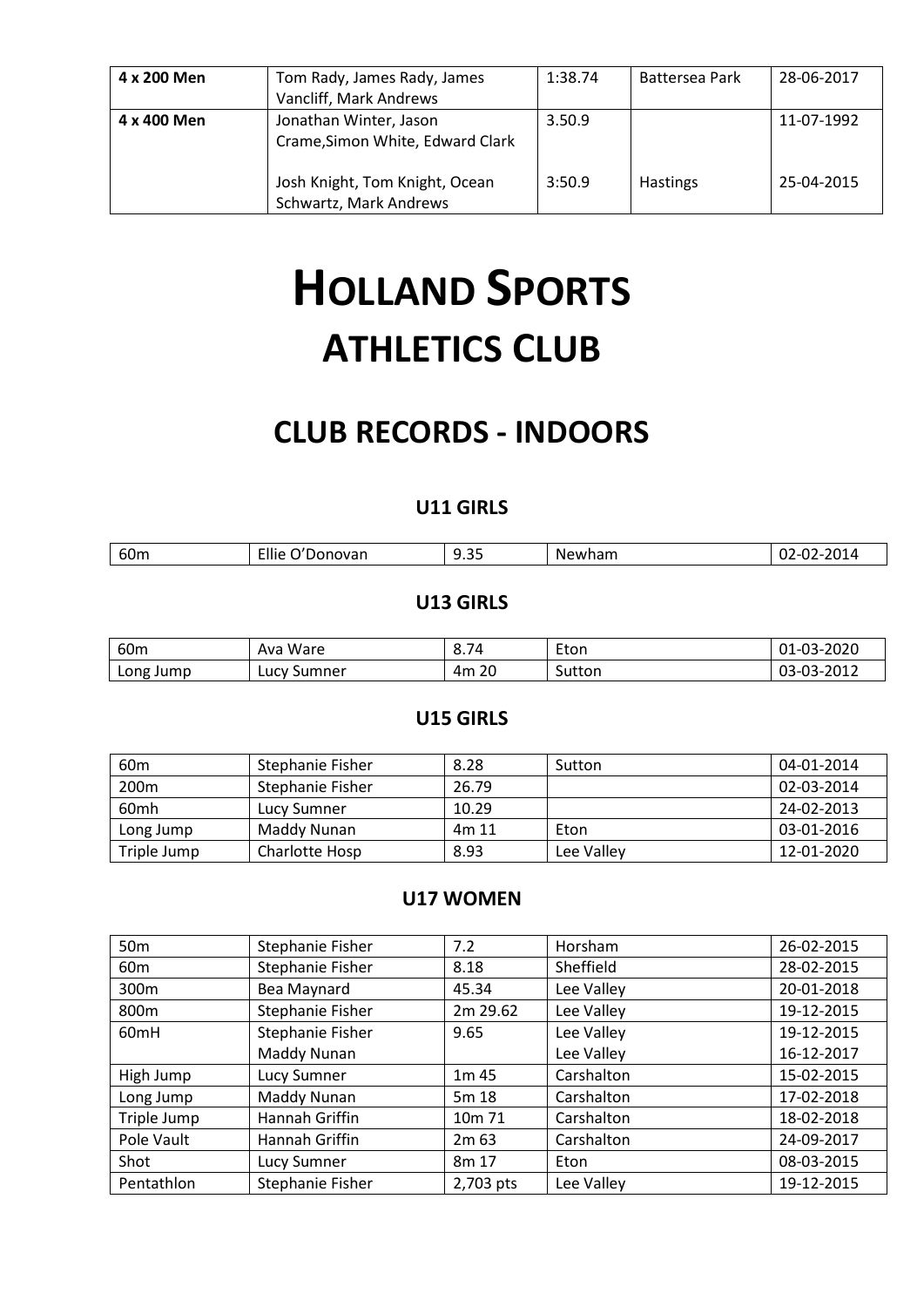## **U13 BOYS**

| 60 <sub>m</sub> | Charlie<br>-<br>Richards | Q 2<br> | Sutton | 02-2014<br>$10 -$ |
|-----------------|--------------------------|---------|--------|-------------------|
| Long<br>Jump    | Charlie<br>Richards      | 3m 92   | Sutton | J2-2014<br>$10 -$ |

# **U15 BOYS**

| 60 <sub>m</sub> | Ocean Schwartz | 7.9              | Sutton     | 08-01-2012 |
|-----------------|----------------|------------------|------------|------------|
| 60mH            | Josh Watson    | 9.57             | Carshalton | 15-02-2015 |
| 800m            | Ocean Schwartz | 2m 17.05         |            | 04-03-2012 |
| 1000m           | Ocean Schwartz | 3m 16.43         |            | 15-01-2012 |
| High Jump       | Ocean Schwartz | 1m <sub>72</sub> | Lee Valley | 15-01-2012 |
| Long Jump       | Ocean Schwartz | 5m 32            | Sutton     | 08-01-2012 |
| Pentathlon      | Ocean Schwartz | 2490 pts         | Lee Valley | 15-01-2012 |

# **U17 MEN**

| 60 <sub>m</sub>  | Josh Watson         | 7.58              | Eton       | 07-02-2016 |
|------------------|---------------------|-------------------|------------|------------|
| 200 <sub>m</sub> | <b>Harry Fisher</b> | 26.78             | Lee Valley | 11-12-2016 |
| 800m             | Harry Fisher        | 2m 07.60          | Lee Valley | 11-12-2016 |
| 60 <sub>mH</sub> | Josh Watson         | 8.68              | Lee Valley | 10-01-2016 |
| High Jump        | Ocean Schwartz      | 1 <sub>m</sub> 95 | Lee Valley | 02-02-2014 |

# **U20 MEN**

| 60 <sub>m</sub>  | Ocean Schwartz | 7.15  | Carshalton | 20-02-2016 |
|------------------|----------------|-------|------------|------------|
| 200m             | James Vancliff | 24.04 | Lee Valley | 11-12-2016 |
| 400m             | Ocean Schwartz | 50.61 | Sheffield  | 13-02-2016 |
| 60 <sub>mh</sub> | Tom Rady       | 9.1   |            | 08-01-2012 |
| Long Jump        | James Vancliff | 5m 22 | Carshalton | 17-02-2018 |
| High Jump        | Ocean Schwartz | 1m 95 | Lee Valley | 18-01-2015 |

# **SENIOR MEN**

| 50 <sub>m</sub>  | Mark Andrews        | 6.7       | Horsham        | 26-02-2015 |
|------------------|---------------------|-----------|----------------|------------|
|                  | Neil Lincoln        |           | Horsham        | 18-02-2016 |
| 60 <sub>m</sub>  | Neil Lincoln        | 7.68      |                | 15-02-2014 |
| 200 <sub>m</sub> | Neil Lincoln        | 25.32     | Lee Valley     | 21-02-2016 |
| 400m             | Mark Andrews        | 56.01     | Helsinki (FIN) | 09-04-2016 |
| 800m             | <b>Mark Andrews</b> | 2m 15.48  | Helsinki (FIN) | 09-04-2016 |
| 1000m            | Mark Andrews        | 3m 02.02  | Lee Valley     | 20-12-2015 |
| 1500m            | Mark Andrews        | 5m 10.70  | Helsinki (FIN) | 10-04-2016 |
| 3000m            | Mark Andrews        | 11m 58.33 | Helsinki (FIN) | 09-04-2016 |
| 5000m            | Mark Andrews        | 22m 27.13 | Helsinki (FIN) | 10-04-2016 |
| 50mH             | Mark Andrews        | 8.3       | Horsham        | 26-02-2015 |
| 60 <sub>mH</sub> | Tom Rady            | 8.93      | Sutton         | 16-02-2014 |
| Long Jump        | Neil Lincoln        | 6m 17     |                | 18-03-2011 |
| High Jump        | Mark Andrews        | 1m 80     | Carshalton     | 14-02-2015 |
| Triple Jump      | Mark Andrews        | 12m 60    | Carshalton     | 21-02-2016 |
| Pole Vault       | Tom Rady            | 3m 40     | Sutton         | 16-02-2014 |